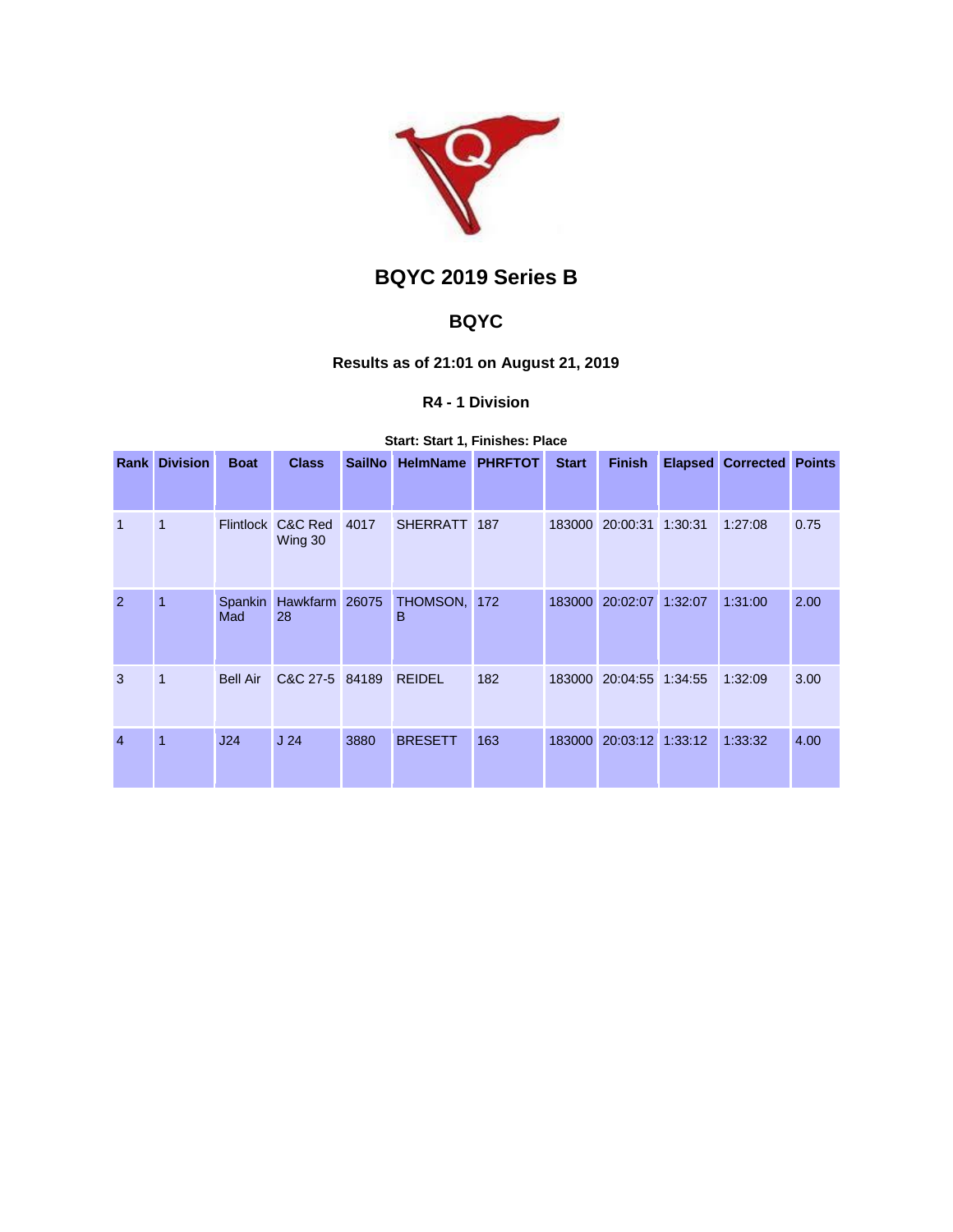### **R4 - 3 Division**

|                  | <b>Rank Division</b> | <b>Boat</b>                  | <b>Class</b>                  | <b>SailNo</b> | <b>HelmName</b> | <b>PHRFTOT</b> | <b>Start</b> | <b>Finish</b>           | <b>Elapsed Corrected Points</b> |      |
|------------------|----------------------|------------------------------|-------------------------------|---------------|-----------------|----------------|--------------|-------------------------|---------------------------------|------|
| $\overline{1}$   | 3                    | <b>Irish</b>                 | Catalina<br>Rover III 30 TMBS | 6135          | <b>SULLIVAN</b> | 183            |              | 184000 19:41:55 1:01:55 | 1:00:01                         | 0.75 |
| $\overline{2}$   | $\mathbf{3}$         | Grayling                     | Grampian<br>$26$ OB           | 431           | <b>COOKE</b>    | 230            |              | 184000 19:47:22 1:07:22 | 1:00:26                         | 2.00 |
| 3                | $\mathbf{3}$         | Chudan                       | Tanzer 26                     | 497           | <b>CORBETT</b>  | 238            |              | 184000 19:48:32 1:08:32 | 1:00:43                         | 3.00 |
| $\overline{4}$   | 3                    | <b>Brave</b><br>and<br>Crazy | Tanzer <sub>22</sub>          | 2104          | GOUDESEUNE 250  |                |              | 184000 19:50:00 1:10:00 | 1:00:52                         | 4.00 |
| 5                | 3                    | Quinte                       | Hullmaster 19<br>31           |               | <b>SHAW</b>     | 253            |              | 184000 19:50:55 1:10:55 | 1:01:23                         | 5.00 |
| 6                | $\overline{3}$       | <b>Beowulf</b>               | Niagara<br>26 OB              | 147           | THOMSON, A      | 206            |              | 184000 19:48:18 1:08:18 | 1:03:41                         | 6.00 |
| $\overline{7}$   | 3                    |                              | Deboate Tanzer 26             | 726           | Campbell        | 246            |              | 184000 20:06:49 1:26:49 | 1:15:57                         | 7.00 |
| $\boldsymbol{8}$ | $\mathbf{3}$         | Green<br>Onion               | <b>Shark</b>                  | 99            | Stephen Brown   | 219            |              | 184000 20:05:25 1:25:25 | 1:17:59                         | 8.00 |

#### **Start: Start 1, Finishes: Place**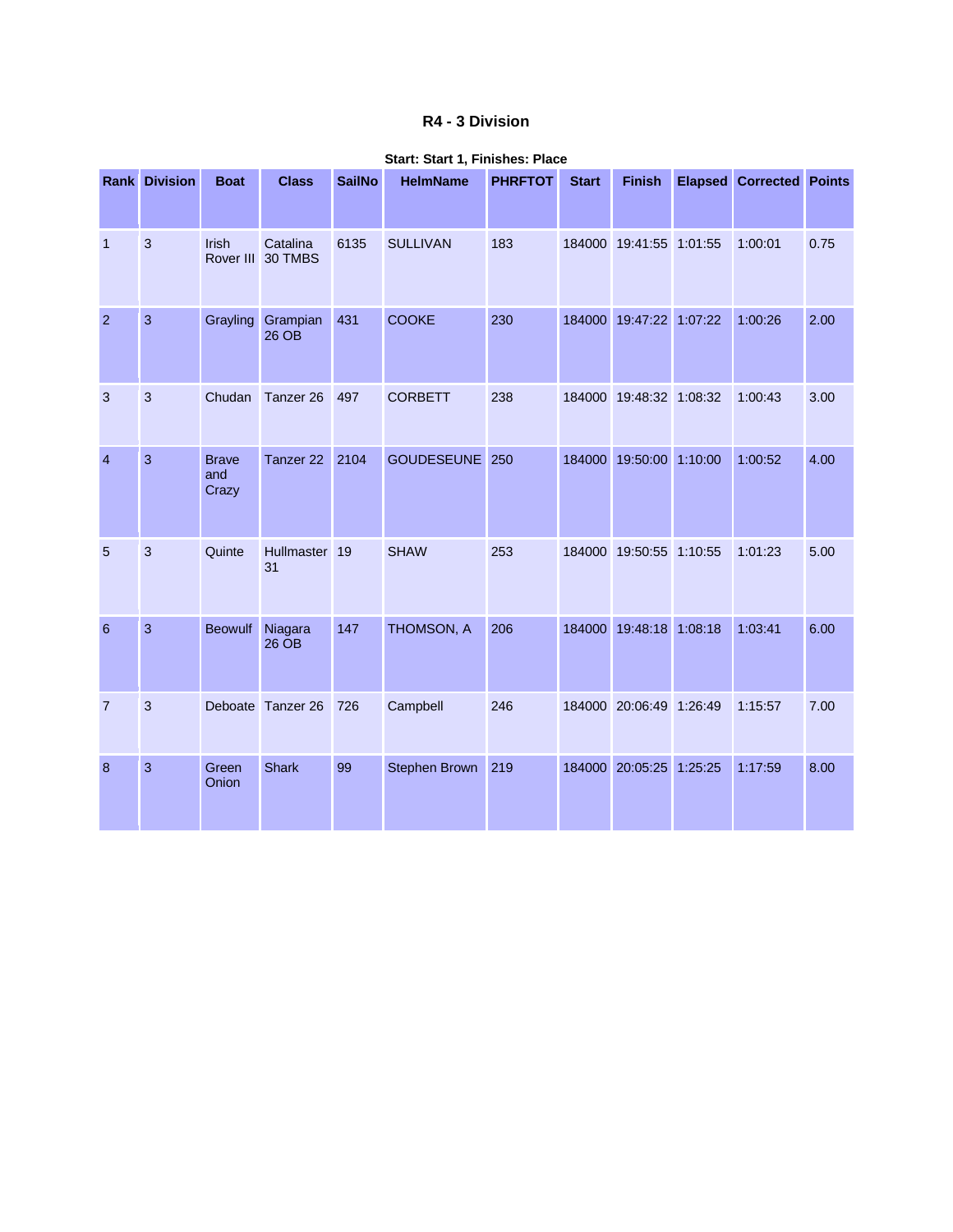## **R4 - Shark Division**

|                | <b>Rank Division</b> | <b>Boat</b>                        | <b>Class</b>            | <b>SailNo</b> | HelmName PHRFTOT          |     | <b>Start</b> | <b>Finish</b>           | <b>Elapsed Corrected Points</b> |      |
|----------------|----------------------|------------------------------------|-------------------------|---------------|---------------------------|-----|--------------|-------------------------|---------------------------------|------|
| $\mathbf{1}$   | Shark                | Paradox                            | <b>SHARK</b> 1485<br>24 |               | MUNROE, D 219             |     |              | 183500 20:15:28 1:40:28 | 1:31:43                         | 0.75 |
| $\overline{2}$ | <b>Shark</b>         | sPinner                            | <b>SHARK</b> 1769<br>24 |               | <b>FINDLATER</b>          | 219 |              | 183500 20:16:28 1:41:28 | 1:32:38                         | 2.00 |
| 3              | Shark                | Great<br>White                     | <b>SHARK 1880</b><br>24 |               | <b>MACKLIN</b>            | 219 |              | 183500 20:17:17 1:42:17 | 1:33:23                         | 3.00 |
| $\overline{4}$ | <b>Shark</b>         | Grey<br>Hound                      | SHARK 384<br>24         |               | <b>GRAY</b>               | 219 |              | 183500 20:18:09 1:43:09 | 1:34:10                         | 4.00 |
| 5              | Shark                | <b>Stress</b><br>Relief            | SHARK 612<br>24         |               | <b>STARR</b>              | 219 |              | 183500 20:18:34 1:43:34 | 1:34:33                         | 5.00 |
| 6              | <b>Shark</b>         | <b>Mako</b>                        | <b>SHARK</b> 1762<br>24 |               | WAGER /<br><b>KENNEDY</b> | 219 |              | 183500 20:23:20 1:48:20 | 1:38:54                         | 6.00 |
| $\overline{7}$ | Shark                | Rub-a-<br>Dub                      | <b>SHARK</b> 1892<br>24 |               | <b>LEGATE</b>             | 219 |              | 183500 20:24:11 1:49:11 | 1:39:41                         | 7.00 |
| $\bf 8$        | <b>Shark</b>         | Unicorn                            | <b>SHARK</b> 1831<br>24 |               | <b>BURCHAT</b>            | 219 |              | 183500 20:27:46 1:52:46 | 1:42:57                         | 8.00 |
| 9              | <b>Shark</b>         | <b>Nautical</b><br><b>Disaster</b> | <b>SHARK</b><br>24      |               | Giesbrecht                | 219 |              | 183500 20:29:15 1:54:15 | 1:44:18                         | 9.00 |

#### **Start: Start 1, Finishes: Place**